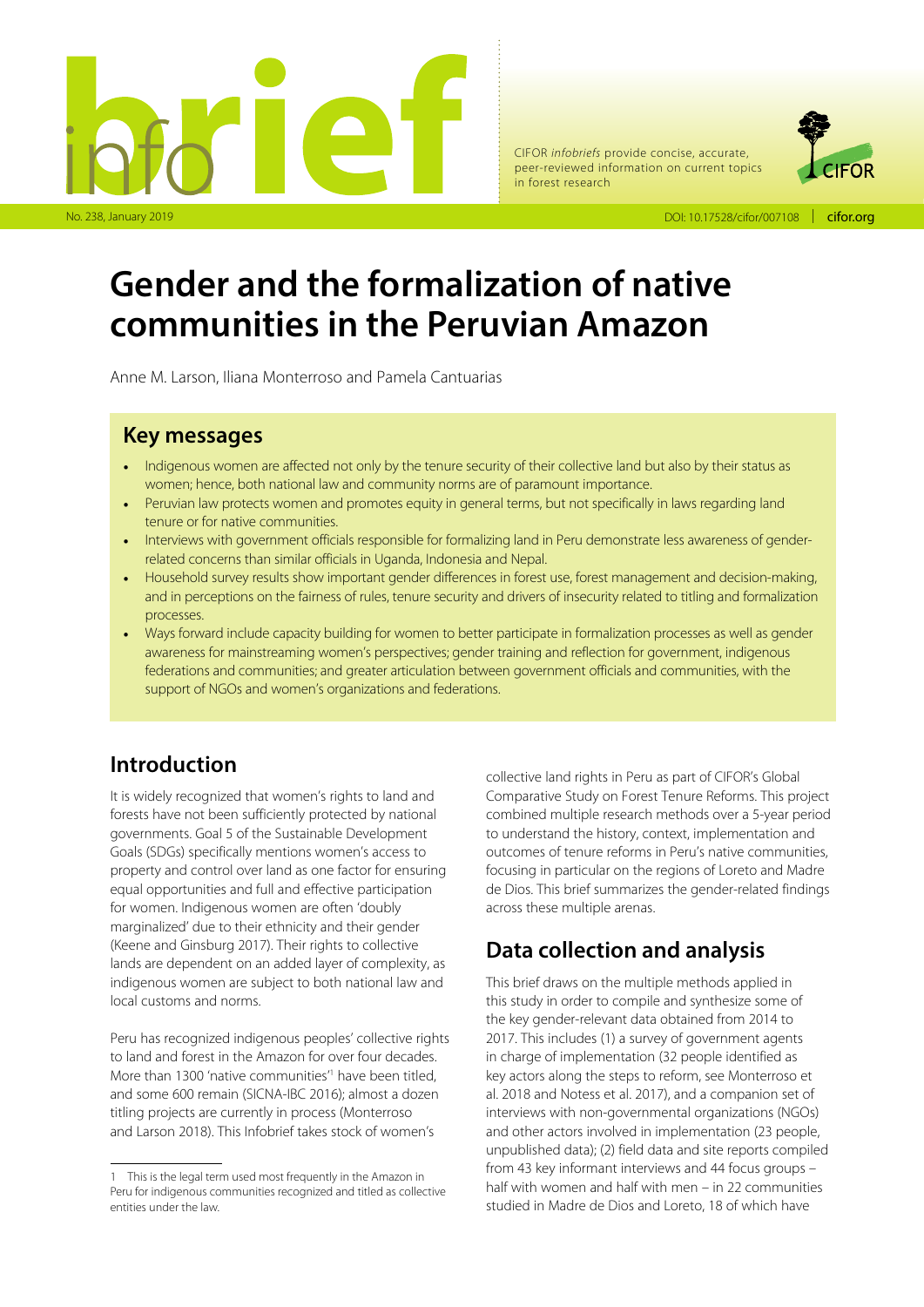

been titled; (3) household surveys with equal numbers of men and women (1006 participants in total) from these 22 communities; and (4) Participatory Prospective Analysis (PPA) scenario-building workshops with multiple actors (Bourgeois et al. 2017), but with an emphasis in this brief on a PPA workshop specifically held with 38 women representatives of different indigenous associations from around the country (Zamora and Monterroso 2017). We also draw on some secondary resources, a legal review and a number of project publications.

The brief is organized by theme more than by method. It begins by analyzing how gender is considered in national law then moves to how it is approached from the perspective of government (and some non-governmental) implementers of titling processes in Peru. The following sections draw mainly on village level results to discuss gender with regard to community membership, women in forests and women in decision-making. The next section looks at gendered perceptions of tenure security, drawing from the PPA workshop and village surveys. The brief focuses mainly of Peru but mentions some points of comparison with the other countries studied when this helps to deepen the analysis.

#### **Gender considerations in collective formalization under Peruvian law**

Peruvian regulations have adopted international instruments and incorporated gender justice and equity considerations as principles under national regulations. Peru signed the Convention on the Elimination of All Forms of Discrimination against Women (CEDAW) and adopted the Voluntary Guidelines on the Responsible Governance of Tenure (VGGT), which states that women and girls should have equal tenure rights and access to land and forests independent of their civil and marital status. Peru has also ratified the 2030 Agenda for the SDGs, which aims to empower indigenous peoples and secure tenure rights to land for women.

At the national level, equal protection is guaranteed by the National Constitution, and some relevant laws, such as the Forestry and Wildlife Law and the Organic Law of Regional Governments, adopt equity and social inclusion as important principles. Like several other Latin American countries, Peru formally recognizes equal inheritance for women (daughters, widows and women in accredited consensual unions) (Keene and Ginsburg 2017). Nevertheless, legislation on land tenure does not have any specific provisions regarding gender (Soria 2017). Women's membership is guaranteed in specific laws on peasant communities, but no such guarantee exists for native communities (Keene and Ginsburg 2017).

#### **Gender in the implementation of titling for native communities**

The Peruvian Government has recently reinitiated titling for native communities after little progress over more than a decade (Monterroso et al. 2017). By 2014, a number of projects, particularly those supported by climate change initiatives, had begun to finance titling (Monterroso and Larson 2018). This analysis draws on the survey, mentioned above, of government implementers at national and subnational levels, and of non-governmental organizations and other entities involved in some of these initiatives.

Although the sample is not random, the survey of national and subnational government officials involved in the implementation process suggests that formalization is dominated by men: 72% of those interviewed were men compared to 28% women. When asked to state the main objectives of reforms (more than one response was possible), only one respondent from the government implementers survey (3% of all government officials) stated that the main objectives of the reforms included the recognition and strengthening of the rights of vulnerable groups, including women and indigenous peoples. For comparison, this is far fewer than in Nepal (38%) and Uganda (23%), but similar to responses in Indonesia (where only 4% of respondents considered this option). Among Peru's NGO respondents, five mentioned this objective.

With regard to activities supporting access to forests, only 14% of government officials involved in such activities (3 out of 21) stated that they gave special consideration to women. When asked about special reform targets, only 9% (3 out of 32) implementers considered women. Similar results were obtained in Indonesia (7%), but results were better in Uganda (90%) and Nepal (62%). Only one government official mentioned the exclusion of women and other vulnerable groups as being among the top four obstacles to implementing formalization (one NGO respondent also mentioned this). No government officials reported being involved in gender mainstreaming, compared to four NGO respondents.

When asked about the specific needs or demands of the communities in which they work, weak rights for women or women's exclusion were not mentioned among the top four by any government officials, but they were mentioned by two NGO respondents.<sup>2</sup> For 15 officials who stated that it was their responsibility to protect and guarantee the rights of communities recognized by reforms, none stated that guaranteeing rights of women, youth or other vulnerable

<sup>2</sup> It is not clear from this point whether government officials fail to hear such concerns, or whether 'communities' – or more specifically the people with which officials communicate from communities – fail to express them.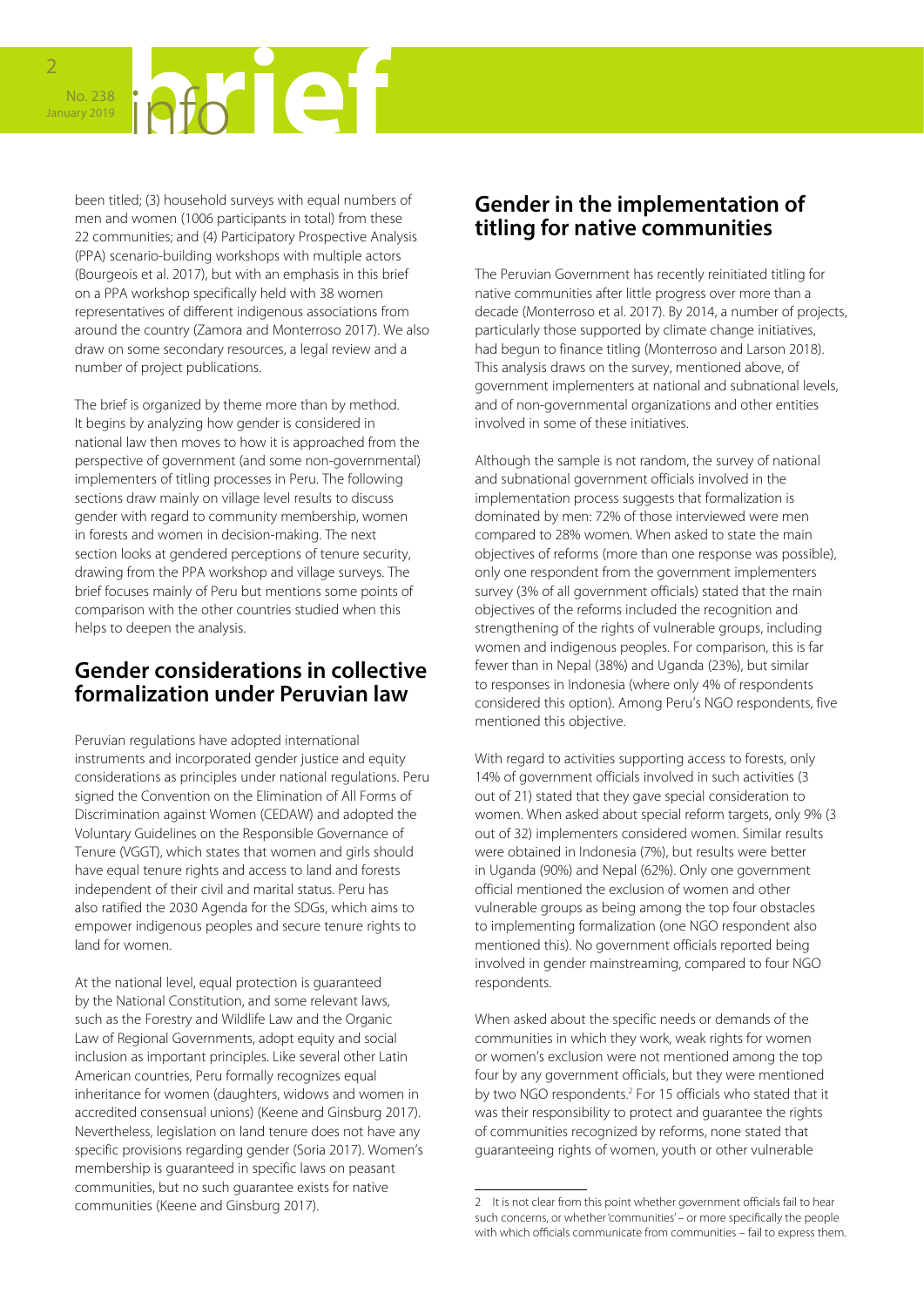

groups was among the activities undertaken to do this. NGOs were not asked this question, but they were asked what measures should be taken, and one replied that guaranteeing the participation of women, youth and other vulnerable groups in decision making constituted such a measure.

#### **Gender differentiation at the village level: Membership in the collective**

One of the most important issues in tenure reforms for forest communities is who is the subject of reform. In the countries studied, this varies based on the type of reform. For example, in social forestry reforms in Indonesia, the 'head of household' represents the family participating in the initiative. In Uganda's community forestry initiative, in contrast, the individual joins, hence women have sometimes organized their own forest user groups, and others are mixed. As defined in Peru's Native Communities Law (No. 22175), the entire community is the subject of reform. In this case, then, the way in which women's rights are recognized as members of this collective is paramount – regarding membership in the community, and in collective decisionmaking bodies.

While key informants often state that norms establish equal rights between men and women to participate in decisionmaking processes with both voice and vote in community assemblies, community bylaws often refer to members without specifically clarifying the rights of women and youth in decision making. The rural indigenous women's NGO ONAMIAP reports that formalization processes have sometimes allowed for discussion and clarification of membership in community statutes (Bolaños 2017).

*Women's right to land.* In some villages in Peru, land is granted to both husband and wife, and in others, they hold separate plots. In a native community in the Napo river region<sup>3</sup> (Loreto), women spoke with pride of working beside their husbands. According to key informants, there is a generalized perception that women and men have equal rights to land in the village regardless of their marital status. In one community in our study, in the Piedras river region (Madre de Dios), informants explained that the communal statutes adopted during the formalization process permitted single women to have access to land; before this, they had to have a family.

These local norms affect women's rights to manage the family land after their husband's death or separation. When mentioned, interviewees reported that rules of inheritance permitted widows and male and female children to be equally eligible to inherit land, because the land is, in

any case, communal. This is somewhat misleading, however, because there is both communal land, and land assigned to families. In most communities interviewed, informants suggested that decisions about inheritance rights regarding land distribution between sons and daughters should be managed at the household level.

In practice, some of these rules vary in relation to external land pressures – for example, smaller populations in large, remote areas (as is common in communities in the Napo river region) tend to have fewer restrictions than larger populations near roads (as is more common in the native communities in the Bajo Madre de Dios river region). These differences are particularly important with regard to marriage.

*Marriage*. Important differences among communities were found with regard to marrying people external to the village. According to key informants, in most cases, new community members must go through a trial period, ranging from 6 months (native community in the Pebas region<sup>4</sup>) to 8 years (native community in the Alto Madre de Dios river region). One village allows outsiders to incorporate without a trial period; the only requisite is to work in the community (native community in the Piedras river region). In some cases, women can become members faster than men after marriage without a trial period, although participation in decision making might need communal assembly approval.

In two villages (one in the Bajo Madre de Dios river region and another in the Alto Madre de Dios river region), however, if a woman marries a man from outside the village, she has to give up all her rights (Quaedvlieg 2017). These two communities are subject to greater external land pressure compared to the others in the study. The justification for this extreme measure, which only applies for marriage to non-indigenous outsiders, is to prevent *colonos*<sup>5</sup> from taking over community land, as has been witnessed elsewhere. Nevertheless, this rule does not apply to men who marry a woman from outside, and the women consider this differentiated treatment unjust.

# **Gender and forests**

Women and men use forests differently (see Figure 1). In Loreto, women are more involved in forest product extraction than in Madre de Dios. Data from focus group interviews suggests that women extract non-timber forest products (NTFPs) such as *aguaje, chonta, tamishi, ungurahui and leche huayo<sup>6</sup>; while* men are also engaged in these extractive activities, they tend to be more involved in hunting and fishing. In Madre de Dios,

<sup>4</sup> According to the site report, outsiders that are under the trial period need to participate, although without decision-making rights, in all of the *mingas* (communal work), assemblies and meetings.

<sup>5</sup> A *colono* is usually a non-indigenous person from outside the indigenous territory.

<sup>6</sup> These are palm fruits and plants extracted from forests.

<sup>3</sup> We have chosen not to use community names for reasons of privacy.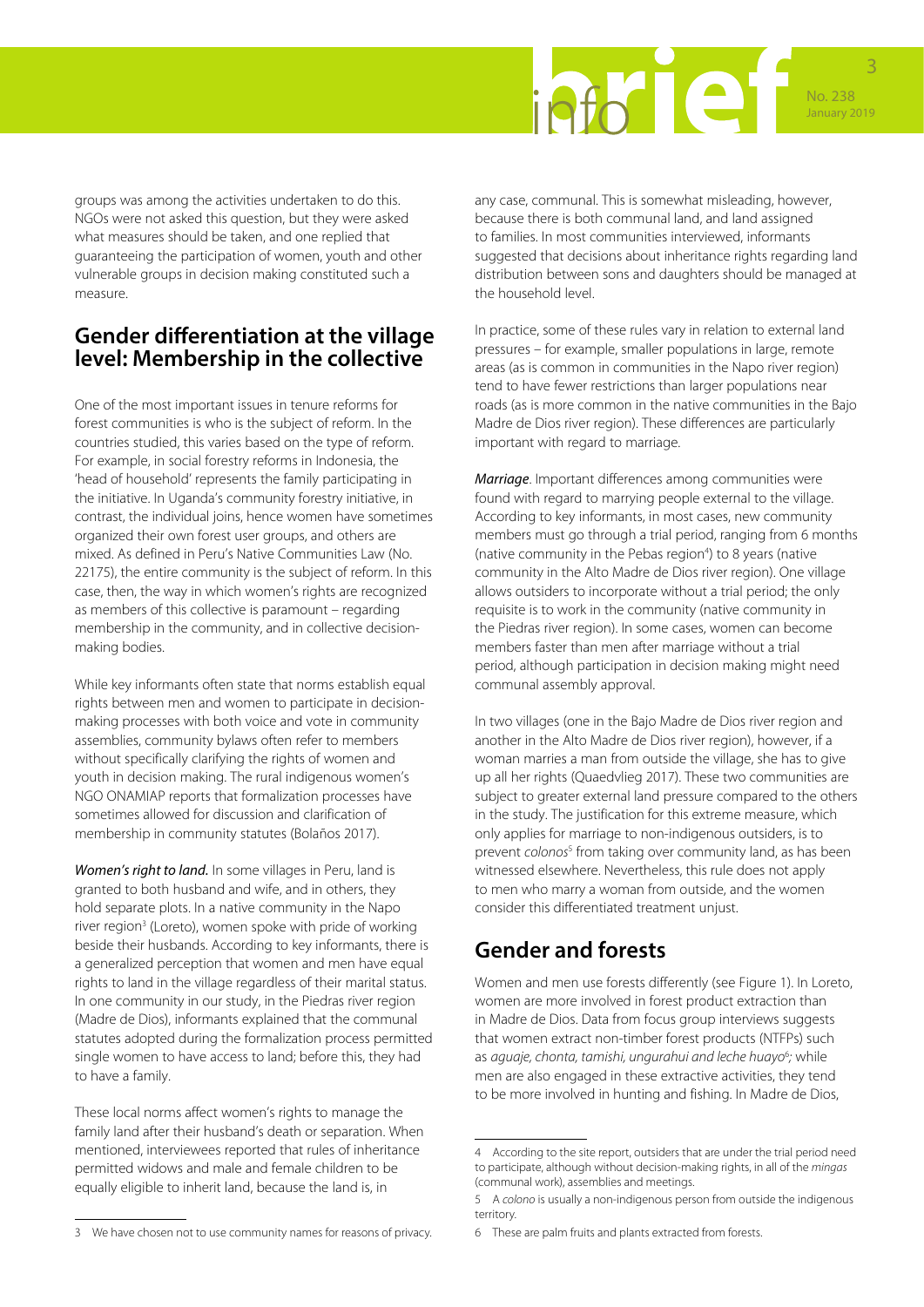



**Figure 1. Participatory maps analyzing land uses (produced during Focus Group Discussions in one community in the Napo River region, by CIFOR and Universidad Nacional Agraria La Molina in 2015)**

both women and men are involved in Brazil nut production<sup>7</sup> (collection, drying and shelling), and in a few communities, women are involved extensively in handicraft production, often with the support of an NGO (which also varies by region and by community). Market access is, of course, higher in some communities, such as the Bajo Madre de Dios river communities, than others. Key informants stressed that women are playing a greater role in forest management activities than in the past. Household survey results show that more men (60%) than women (40%) in titled communities perceived that forest conditions have worsened, which could be explained by men relating forest conditions to the availability of timber species of commercial value.

The survey results also found differences between men and women with regard to forest rules and norms (see Figure 2), which tend to undergo formalization after titling, as the elaboration and registration of community bylaws is part of legal requirements. Though there are some differences between the two regions, the most important differences are between men and women in titled communities. Disaggregated by gender and reform status, the data indicates that men in titled communities<sup>8</sup> perceive rules of resource use and forest access as clear and easy to understand (66%) in comparison to only 43% of women respondents. With regard to whether these rules are fair, 58% of male respondents in titled communities perceive rules as fair, compared to only 36% of women. In general, larger gender differences are evident in Madre de Dios, where all the communities studied were titled and a much larger portion of men perceived that rules were well known (62% men vs. 38% women), clear (74%

men vs. 30% women) and fair (64% men vs. 18% women). This difference was not apparent in Loreto, where gender seems to be a less important factor influencing perceptions.

Across all communities studied, men participate more than women in communal forest management activities, with significant differences in the proportions participating in rulemaking (43% men compared to 22% women) and in forest monitoring (28% men compared to 14% women) (Cruz-Burga et al. 2018). In titled communities, participation is higher for both, but the differences remain: 55% of men report participating in rule making versus only 37% of women. In untitled communities the level of participation is low for both men (14%) and women (15%).

Interestingly, women report participating more than men in monitoring rule compliance in titled communities (30% of women, 24% of men), and the difference is even larger in untitled communities (41% women, 13% men). With regard to arbitrating disputes, participation is higher for women than men in both titled (40% women, 29% men) and untitled (40% women, 21% men) communities. The reasons for these differences require further research.

# **Women in decision making**

In focus groups and interviews, both men and women stated that women's participation in decision making has increased markedly over the past two decades. One community in the Napo region of Loreto mentioned that they currently have a female community head and also had one previously, both in the past 10 years; this is still quite exceptional. Progress is attributed in part to community formalization processes and in part to a decline in 'macho' culture, with greater respect for women, which may be related to church organizations and NGOs in the region introducing new perspectives on

<sup>7</sup> About half of the communities studied in Madre de Dios have Brazil nut trees.

<sup>8</sup> Data are from 835 respondents in total (men and women) from titled communities in both Loreto and Madre de Dios regions.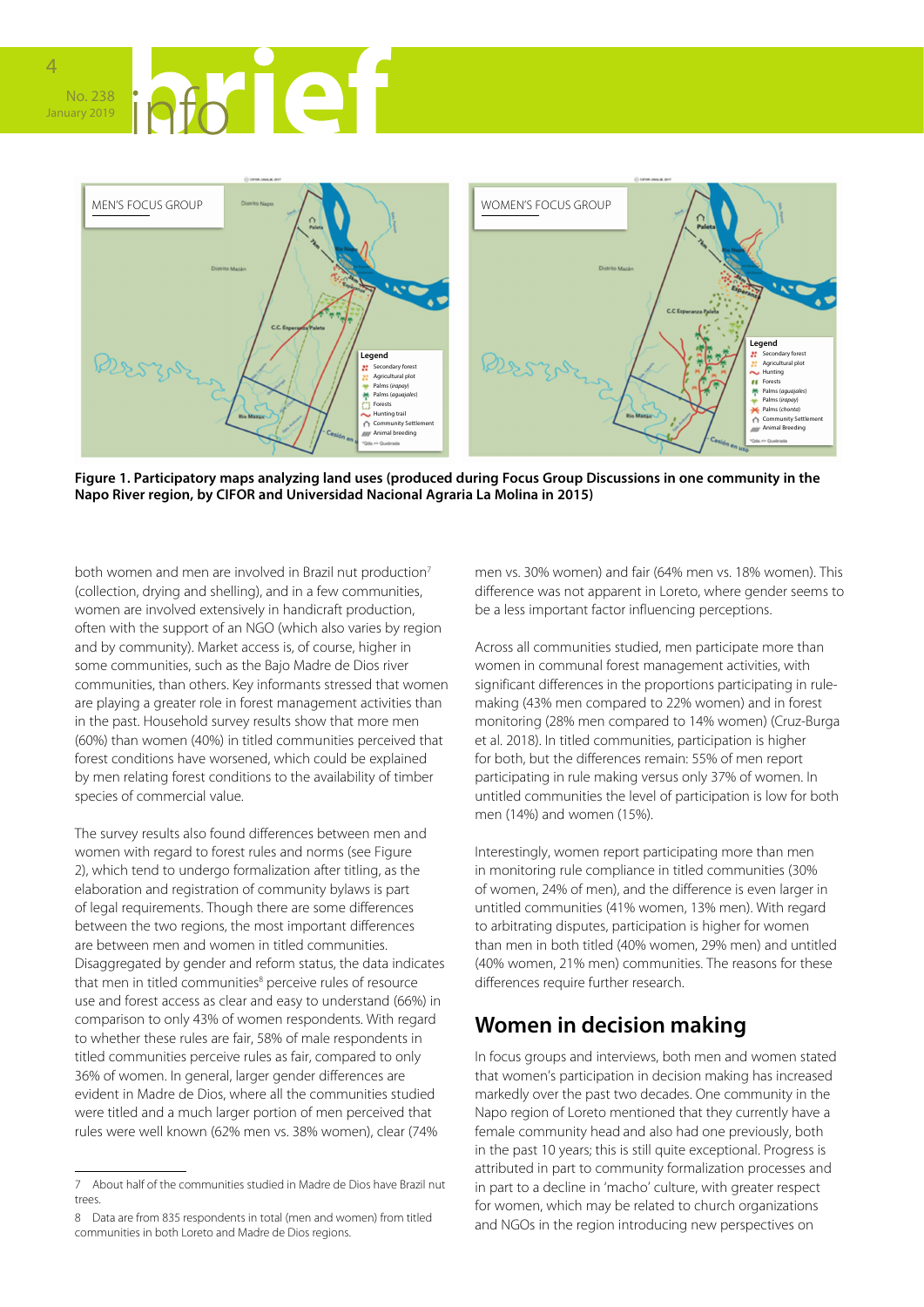



#### **Figure 2. Perception of rules about forest access and use in titled and untitled communities (n = 1006)**

participation and equity; however, women's participation in leadership positions is usually based on stereotypes of household reproductive activities traditionally associated with women (Durán et al. 2018).

Results from the household survey show that, in titled communities, 93% of men have participated in meetings related to forest use and management, while 77% of women indicated participating at least once. This was lower for both in untitled communities: 82% of men and 51% of women participated. Regionally, there is greater participation in forest management activities in Madre de Dios (95% of respondents reported some level of involvement) than in Loreto (75% of respondents).

### **Tenure security and insecurity**

In participatory prospective workshops analyzing future scenarios for tenure security with indigenous women from around the country, women identified a number of key factors, or driving forces, that influence tenure security. Some of these forces were similar to those obtained in mixed workshops that were dominated by men, such as lack of funding, capacities and skills regarding the empowerment of community organizations; legal requirements to access natural resources in titled areas; lack of political will regarding indigenous concerns; and development priorities that do not coincide with indigenous perspectives.

Other priorities were distinct and mentioned only by women: (1) the need to incorporate gender equality in the implementation of national and regional policies, through mechanisms that gather the perceptions of both men and women about their territory; (2) the strong impact of prevailing violence in communities, especially from extractive activities in indigenous territories; (3) the need to strengthen indigenous identity and morale within the family and community as a central aspect to strengthening management and governance of their territories; and (4) the need to strengthen mechanisms to adapt to climate change. The discussion of women's empowerment and spaces for participation pointed out the need to allocate funds to activities that specifically address women's interests, including capacity building and empowerment for women. Additionally, women argued for the need to include gender awareness discussions and activities at the communal level and for mainstreaming indigenous women's perspectives in agendas at the regional level, including the enforcement of gender quotas in political participation.

These differences in priorities may explain some of the results regarding tenure security from the intra-household survey, although, in general terms, the majority of men and women in titled communities felt reasonably secure about their rights on two out of three questions (see Figure 3).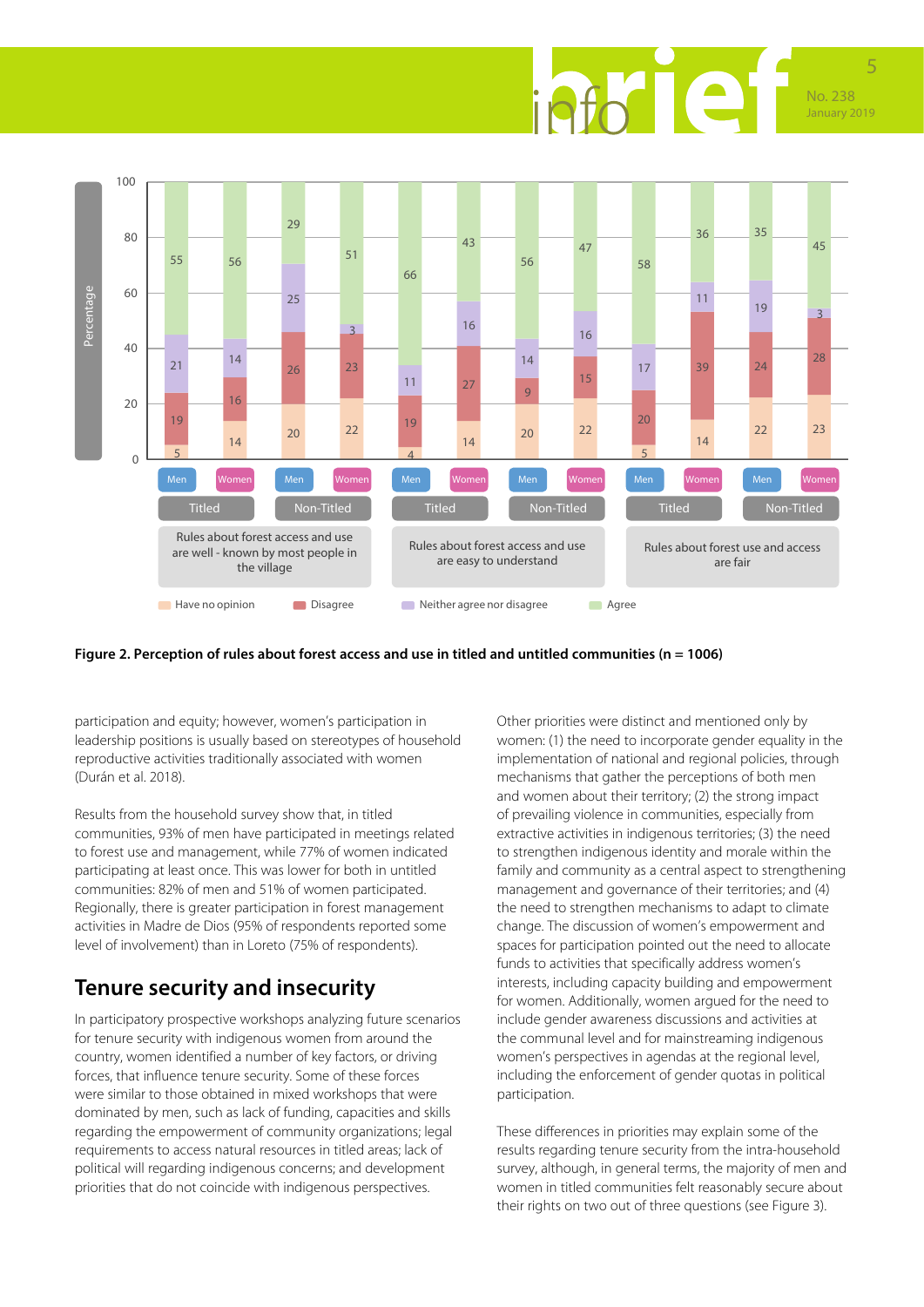





Across study countries, Peru reports the largest proportion of respondents (80%) agreeing with the statement, "Ever since my community was titled I feel my rights and access to land and forests are strong and secure". In titled communities, the proportion of men that perceive their rights as strong and secure (86%) is larger than women (76%). Statistical tests (Pearson's chi-squared) show that this difference is significant  $(p < 0.01)$ . There are also important regional differences to note: 82% of respondents in Madre de Dios agree with the statement, "Ever since my community was titled I feel my rights and access to land and forests are strong and secure", whereas only 55% of respondents in Loreto agree.

Results from the analysis of whether respondents consider "tenure security conditions have improved during the last 20 years" are also in line with these results. In titled communities, while 56% of male respondents report tenure security conditions have improved, only 39% of women respondents do. The difference is statistically significant ( $p < 0.01$ ). Although across titled communities there is a fairly positive perception that "rights will be protected and enforced", for 81% of men and 75% of women, when asked about their "concern that someone might dispute their rights to access, use and manage communal land and resources", 43% of men responding indicated they are not concerned, compared to only 22% of women. This gender difference is also statistically significant  $(p < 0.05)$ .

These results are in line with the perception of whether the formalization of rights through titling has led to benefits, for instance whether livelihood conditions have improved (see Figure 3). In this case, only 57% of the male respondents and 49% of the female respondents agree that titling has led to increased income or livelihood improvement. These results highlight that while titling is an important source of tenure security, it does not automatically bring livelihood improvements, and that factors such as this may also influence the perception of security, including gender differences.

# **Discussion and conclusions**

The results presented here raise important questions in relation to land and forest tenure for women, both in terms of the role of the state and the role of the community, and of the relationship between the two.

The results demonstrate that few women participate in the administrative process to formalize native community land rights. Few people in government see women's rights specifically as a goal or see women's exclusion as a problem that needs to be addressed. In fact, overall, gender awareness – or, specifically, awareness that women may have specific needs and expectations from reforms or require specific attention – among the government officials interviewed appears very low. The responses, on some measures, of NGOs in Peru and of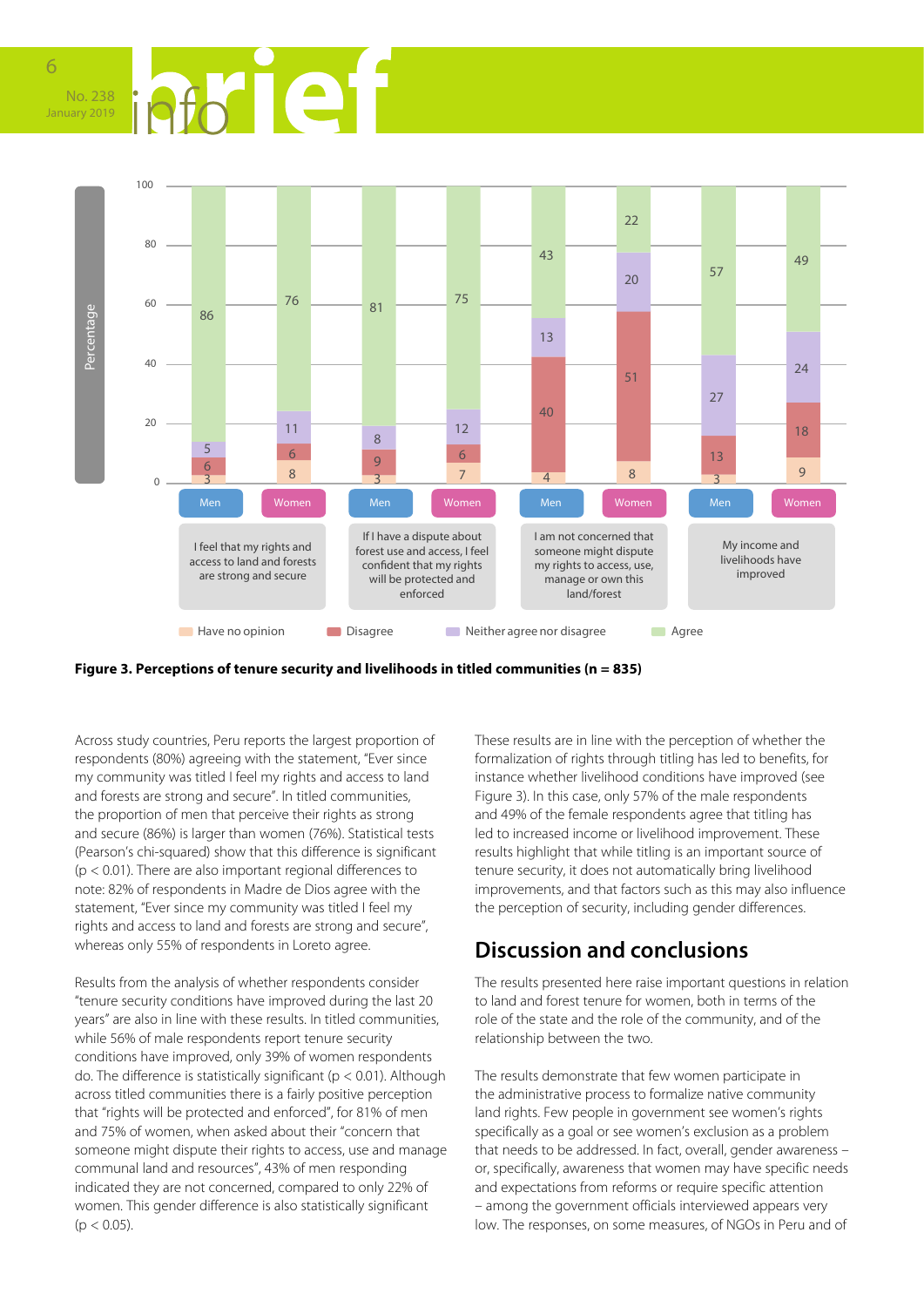

government officials in other countries, provide comparative evidence that permits this analysis. It may help to have more women in these technical positions in government (although these other countries have even fewer than Peru), but at least as important is generating greater gender awareness while also taking into consideration other sources of social differentiation, such as age.

Given that national laws protect equity and inclusion, including equal rights to land for women and girls, it would make sense that guarantees for community membership would exist not only for peasant but also for native communities. After all, if the state has an obligation to women under laws for the former, why not the latter?

The propensity to view native communities only as a collective leads to a missed opportunity in formalization processes – and to the failure to guarantee women's equal rights under the law. This leaves women's rights to be defined only by their communities. The case of native communities in the Madre de Dios region – where new statutes were adopted to permit single women to have access to land for the first time – provides a clear example of what formalization could do for women. Clear membership rights for women within these collectives has important implications for how women can participate in decisionmaking spaces to further strengthen their rights to access and use communal resources.

Based on community interviews, equal rights to land and to inheritance appear to be the norm, at least in theory. In the language used by informants, however, it was understood that this was an option, but not a rule. Marriage rules occasionally benefit women more than men but can sometimes be extreme for women, including their loss of all rights. Concerns over the loss of community rights, as well as customs and culture, due to the infiltration of outsiders are not without precedent (see, for example, Grann 2017). Nevertheless, there are solutions that could limit the power of outsiders without disenfranchising community women.

Important differences in forest use (including areas of use noted in the maps, as well as the perception and fairness of forest rules and norms), highlight the importance of gender analysis. Gender differences are sometimes ignored, or it is assumed that a household head can and will speak for the interests of all. History suggests this is not always the case and raises red flags for anyone working on land and resource tenure rights, including land demarcation, and rule setting and enforcement. Failing to clearly understand these differences can lead to loss of rights for women, and potentially other vulnerable groups, and to food insecurity for their families.

Based on analysis of results at the village level, there are few women in community leadership positions. This points to the need to increase women's participation in decision making and community governance. In practice, there is still substantial resistance to this and a long road ahead in terms of gender equity. When women are in meetings separate from men, such as in the workshop on scenarios of tenure security and insecurity, they often raise concerns that have not been brought up in gender-mixed forums. At the same time, it is noteworthy that women are often careful to clarify that the point is not to elevate women above men, or support individual formalization processes, but to bring out the perspectives of both men and women in the discussion of governance of native community lands.

Women are affected by the tenure security of the collective land but also their separate status as women (which also affects women differently based on other factors such as social status). By some measures, the vast majority of women in our study feel their tenure rights are secure, although significantly fewer than men. The results highlight the importance of disaggregating perceptions by gender. It suggests the need for further analysis to understand more fully how women and men perceive external threats, as well as their involvement in decision making, especially rule-making. This takes us back to the need to review rules about membership, which in the end act as the gatekeeper for women to engage. It raises the question of who bears the burden of monitoring and enforcement, whether or not women participate in making the rules.

Ways forward include capacity building for women, as well as gender training and reflection for government officials, indigenous federations and communities. Greater articulation between government officials and communities, with the support of NGOs and women's organizations and federations, will be essential to improving formalization policies in ways that secure women's engagement in these processes and protecting land and resource rights for the benefit of indigenous families and communities.

# **Acknowledgements**

CIFOR's 'Global Comparative Study on Forest Tenure Reform' is funded by the European Commission and the Global Environmental Facility (GEF) with technical support from the International Fund for Agricultural Development (IFAD) and the United Nations Organization for Food and Agriculture (FAO). We would also like to thank Safia Aggarwal, Omaira Bolaños and Rosaluz Durán for their helpful reviews and comments. This study forms part of the Program on Policies, Institutions and Markets (PIM), led by the International Food Policy Research Institute (IFPRI); and the CGIAR Research Program on Forest, Trees and Agroforestry (FTA), led by CIFOR. The opinions expressed in this paper represent the analysis of the authors and do not necessarily reflect the views of CIFOR, CGIAR or the financial sponsors.